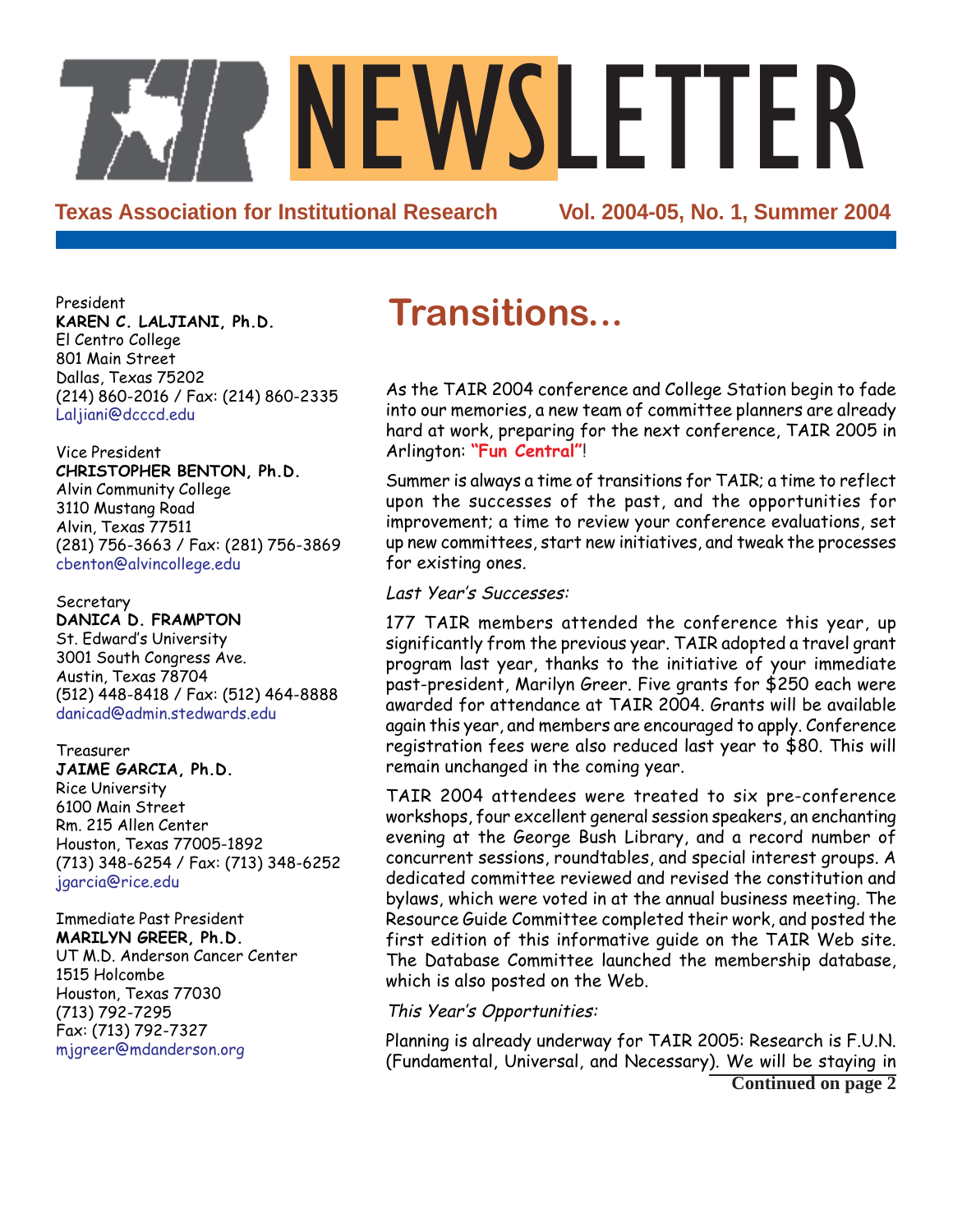# **Election Results Continued from page 1**

Voting was conducted during the annual conference in February for the following positions: Vice President / President Elect, Secretary, and Nominating Committee. President Marilyn Greer announced the election results at the Business Meeting in College Station. Christopher Benton was elected Vice President/President Elect. Chris is the Director of Institutional Effectiveness and Research at Alvin Community College. Dr. Benton will preside as the program chair for the 2005 conference in Arlington. Danica Frampton, Senior Research Associate at St. Edward's University, was elected for a two-year term as Secretary. The members elected for the Nominating Committee this year are Joe Meyer, Texas State University—San Marcos, Gerry Dizinno, St. Mary's University, Roberta Rincon, Texas Higher Education Coordinating Board, and Denise Young, University of Dallas. Congratulations to all!

**Call for Newsletter Articles** Submit items for consideration for inclusion in the next newsletter to: Jana Marak, Newsletter Editor Baylor University One Bear Place #97032 Waco, TX 76798-7032 jana\_marak@baylor.edu 254-710-8859

the beautiful Wyndham hotel, where your local arrangements host, Sam Stigall, has negotiated for us to book our rooms at state rate (Way to go, Sam!). The Call for Participation has already gone out, and you can access the form online, or use the one that is in this newsletter. Keep your eyes open for more information on general session speakers, special events, workshops and other opportunities as plans are finalized.

A new committee has been formed this year, to oversee a strategic planning initiative for the organization. Susan Griffith will chair this committee, which will include members from public and private universities, community colleges, and state organizations. Be on the lookout for opportunities to give your input, as TAIR develops a vision and goals for the future.

Revisions in the constitution and bylaws that were approved in February called for the development of a new Publications Committee, which will oversee all publications of the organization. Tom Martin has agreed to chair this committee, which also includes Jana Marak, Newsletter Editor; Pam Haws, Conference Proceedings Editor; and Joe Meyer, TAIR Virtually Professional Editor. We are looking for some exciting innovations to come from this new team.

Teresa Isbell is in the process of building the Professional Development Committee. She has some intriguing new ideas about how professional development might be delivered to TAIR members. She will be seeking your input, as well.

So, we are poised at the transition between 2004 and 2005. I am looking forward to an exciting new year and hope to see you in Arlington in February.

Karen Laljiani,

TAIR President



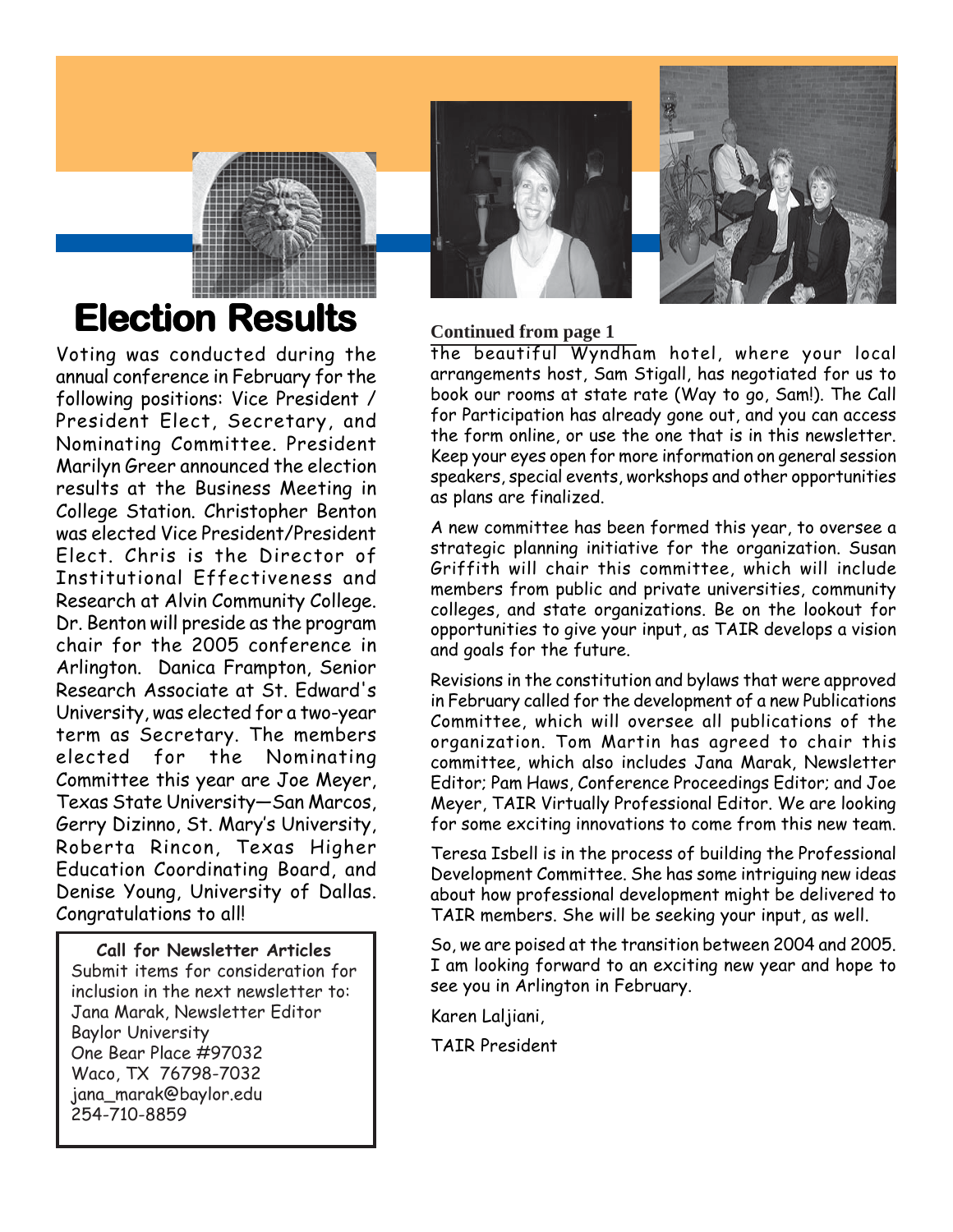



# **TAIR 2005 Program Committee Chair Committee Chairs**

| Program Chair  Chris Benton, Alvin Community College         |
|--------------------------------------------------------------|
| Concurrent Sessions  David Preston, Brazosport College       |
|                                                              |
|                                                              |
| General Sessions Melissa Canady, Texas Christian University  |
| Local Arrangements Sam Stigall, Univ. of Texas at Arlington  |
| Newsletter Editor/Publicity  Jana Marak, Baylor University   |
| Program BrochureGabriella Borcoman, Bill J. Priest Institute |
| Registration  Danica Frampton, St. Edward's University       |
| Resource Fair  Allen Clark, University of North Texas        |
| Roundtables  David Andrus, Del Mar College                   |
| Special Interest GroupsCarol LaRue, Southwest Texas Jr. Col. |
| TAIR WebmasterSam Stigall, University of Texas at Arlington  |
| Workshops  Teresa Isbell, Northlake College                  |
| Marilyn Greer, M.D. Anderson Cancer Center                   |



# 7 **Appointments Appointments**

President Karen Laljiani has announced the following committee appointments: **Publications Committee:**

Tom Martin, CCCCD, Chair Jana Marak, Baylor University, Newsletter Editor Joe Meyer, Texas State University, TAIR Virtually Professional Editor Pam Haws, University of Texas at Arlington, Conference Proceedings Editor

#### **Strategic Planning Committee:**

Susan Griffith, UT Pan American, Chair Rose Austin, Kingwood College Susan Brown, THECB Gerry Dizinno, St. Mary's Univ. Darline Morris, TSTC Nick Valcik, UT Dallas Fonda Vera, Richland College Marilyn Greer, M.D. Anderson Medical Center, Ex-Officio Karen Laljiani, El Centro College, Ex-Officio

#### **Professional Development Committee:**

Teresa Isbell, Northlake College, Chair Allen Clark, UNT Paul Illich, McClennan CC James Dilling, THECB Tom Martin, CCCCD, Advisor Leona Urbish, Rice University, Advisor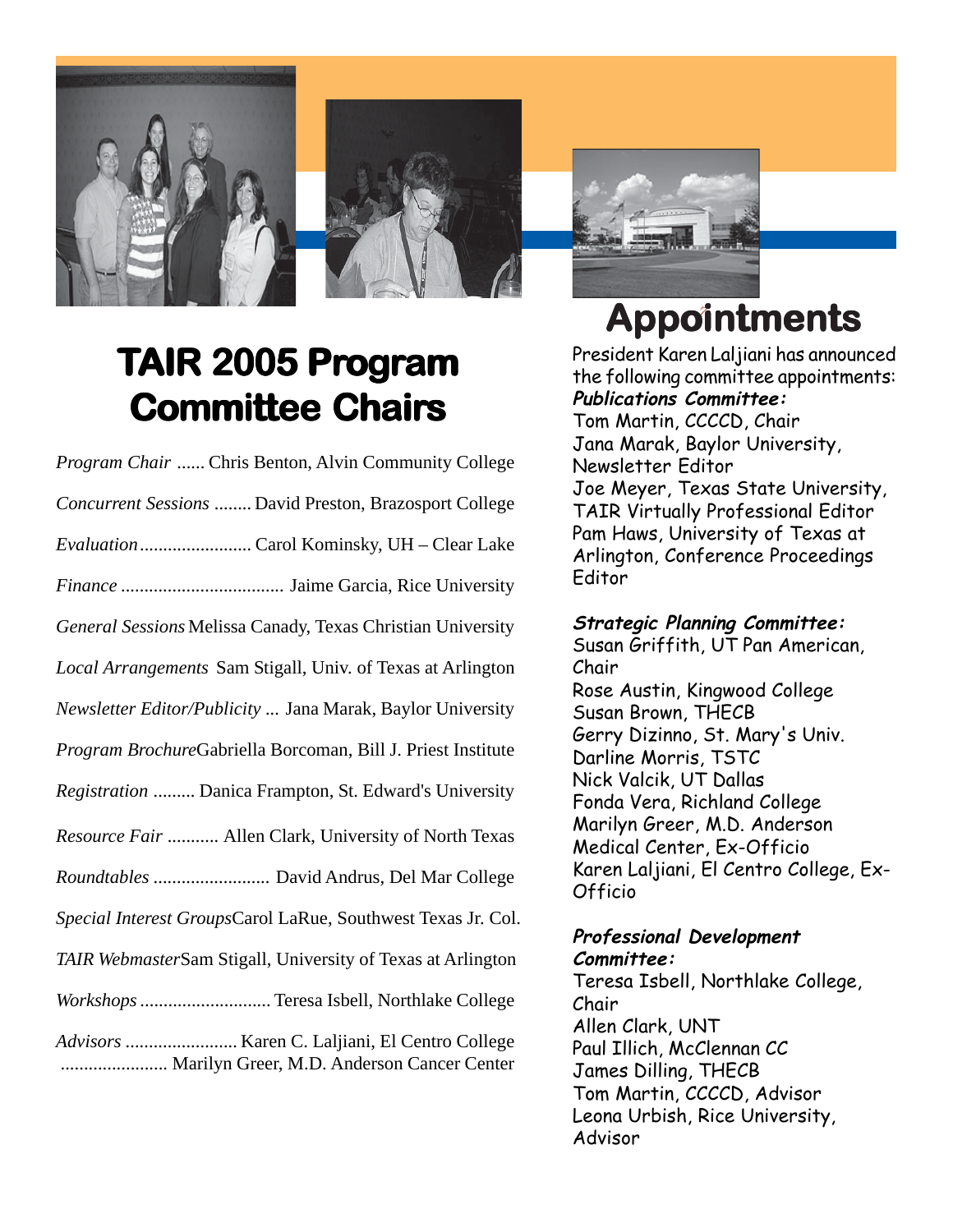# **TAIR 2005 AIR 2005 Call for Participation**



sary). This year's annual TAIR conference provides an opportunity for fellow researchers to share their expertise in how research at their institution is F.U.N.

Concurrent sessions, workshops, and roundtables are avenues through which knowledge and expertise in a wide variety of areas are shared among our members. TAIR welcomes submissions from veteran and new members on any topic within the field of institutional research. The winner of the Best Paper Award at the 2005 conference will have the opportunity to present the paper and have his/her conference fees for the 2005 AIR Forum to be held in San Diego, California, paid for by TAIR.

The Call for Participation form is included in this Newsletter and is also available online at www.texasair.org. The following are guidelines for submitting proposals:

- 1. Write an abstract of 100 words or less. This abstract will be used by the Concurrent Sessions Committee to select sessions for inclusion in the program and as the session description in the program brochure.
- 2. Abstracts should include the following:
	- State the general objective of the session.
	- Identify two or three main points the presentation will cover.
	- Describe the theme/topic and the major points to be made. If a panel presentation is being proposed, describe how the differing perspectives of each panelist will contribute to the development of the topic.
	- End by stating what the audience should expect to learn by attending your session.
	- All acronyms must be defined.
- 3. Mark the format of your presentation -- paper, panel, software demo, or special session (please give details for any proposed special session).
- 4. Equipment requirements -- TAIR will provide an overhead projector and screen for each room. Individual presenters must arrange for any additional equipment. Please let us know what equipment you will be bringing so that we can make sure there are enough outlets, hookups, etc. At least one room will be prepared for presenters requiring internet connections.

To submit your presentation for consideration at the conference, send your proposal for:

| <b>Concurrent Sessions to:</b> | Roundtables to:           | Workshops to:           |
|--------------------------------|---------------------------|-------------------------|
| David Preston                  | David Andrus              | Teresa Isbell           |
| <b>Brazosport College</b>      | Del Mar College           | Northlake College       |
| 500 College Drive              | 101 Baldwin Blvd., HA-107 | 5001 N. MacArthur Blvd. |
| Lake Jackson, TX 77566         | Corpus Christi, TX 78404  | Irving, TX $75038$      |
| 979-230-3256                   | 361-698-1207              | 972-273-3392            |
| dpreston@brazosport.edu        | dandrus@delmar.edu        | tisbell@dcccd.edu       |

**Proposals must be received by August 15th!**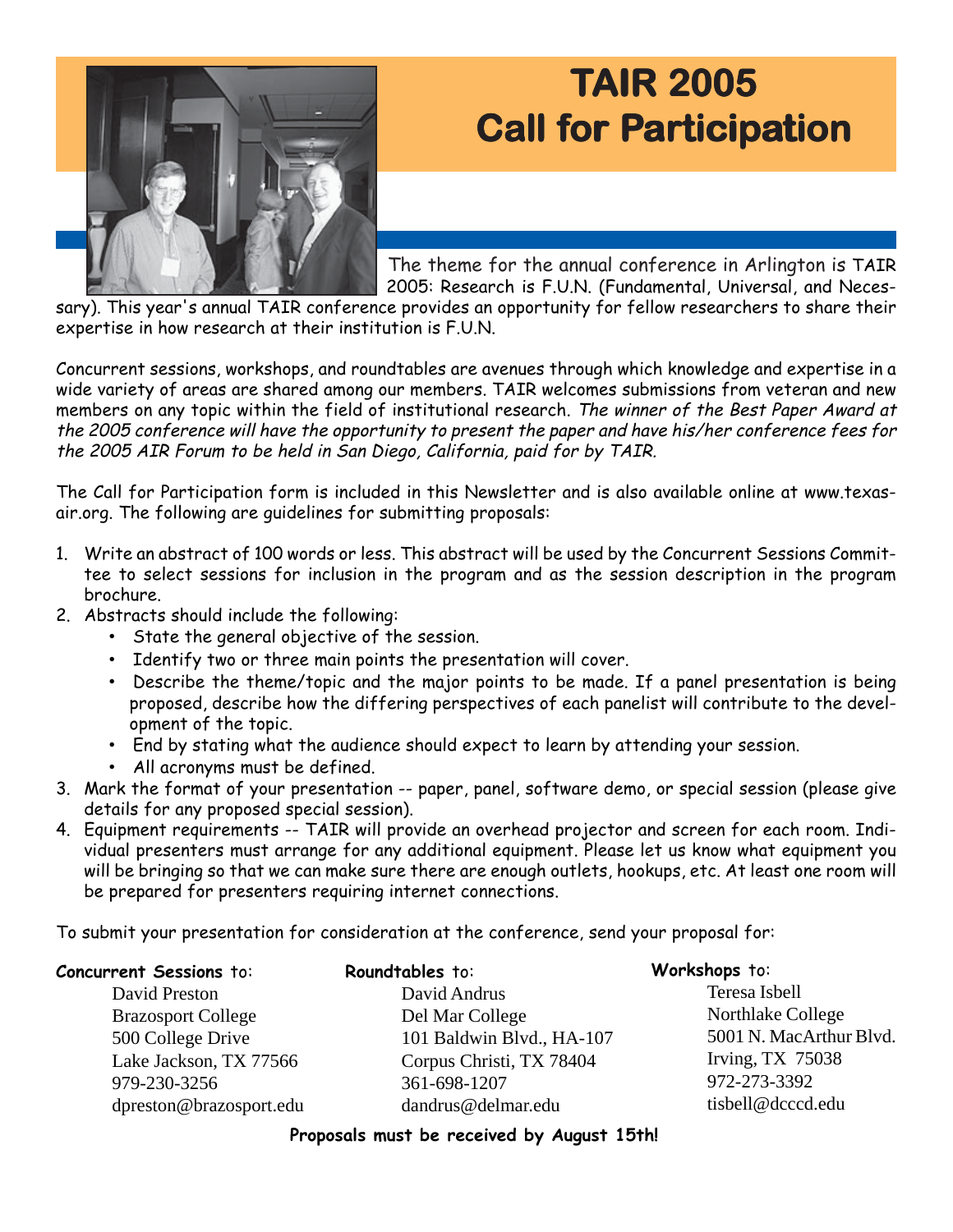# **Member News**

**Cindy Rowe**, formerly Research Associate at North Lake College, has accepted the position of Coordinator for Institutional Research at Tillamook Bay Community College in Tillamook, Oregon. Good luck Cindy! TAIR will miss you.

**Sally Andrade**, has retired from her position as the Director for Institutional Evaluation, Research and Planning at The University of Texas at El Paso. Best of luck to Sally who will begin independent consultation in August!

**Christopher Vinger**, formerly at Austin Community College can now be reached at the following:

Christopher Vinger, Director of Institutional Research Berkeley College, Garret Mountain Campus, 44 Rifle Camp Road, West Paterson, NJ 07424, 973-278-5400 x1110, 973-653-0017 (fax), cjv@berkeleycollege.edu. Best of luck Christopher -- TAIR will miss you!

**John Kalb** is the new Director of Institutional Research at Southern Methodist. He began October 1. **C. K. Allen** is the new Institutional Research Analyst in the office. **Robin DeVore** is the new Administrative Assistant in the office, giving the office a completely new staff. Please contact John (jmkalb@smu.edu), C. K. (callen@smu.edu), or Robin (rdevore@smu.edu) if you need any SMU information. The SMU IR office web site is www.smu.edu/ ir/. Welcome to TAIR!

The previous Director of Institutional Research at SMU, **Cathy Lebo**, is now the Director of Institutional Research at Johns Hopkins. **Patricia Hull**, the previous Analyst, is now Assistant Director of Institutional Research at Duke University. Best of luck to both of you!

**Charles Orsak** retired from San Jacinto College District in January. Effective July 13, **Peggy Johnson's** new title at San Jacinto College District will be Associate Director of Research and Institutional Effectiveness. Congratulations!



# **TAIR-L Listser AIR-L Listserver**

All current members can post information directly to the listserver. You do not have to send messages through the TAIR-L list manager. Send your email directly to this address to have it posted to the list:

tair-l@listserv.brazosport.cc.tx.us

If you need to subscribe or unsubscribe from the list, send your request to David Preston at dpreston@brazosport.cc.tx.us. Remember that the list is open only to TAIR members.

# **Upcoming Events**

Summer AIR Institutes: Information Technology Institute, July 16-20, at the University of Utah; and Foundations for the Practice of Institutional Research Institute, July 23-27, at Seattle Pacific University. For more information: http:// www.airweb.org/page.asp?page=6

SAIR Conference, October 16-19, Biloxi, Mississippi. For more information: www.sair.org.

SCUP South Regional Conference, October 24-26, Austin. For more information: www.scup.org.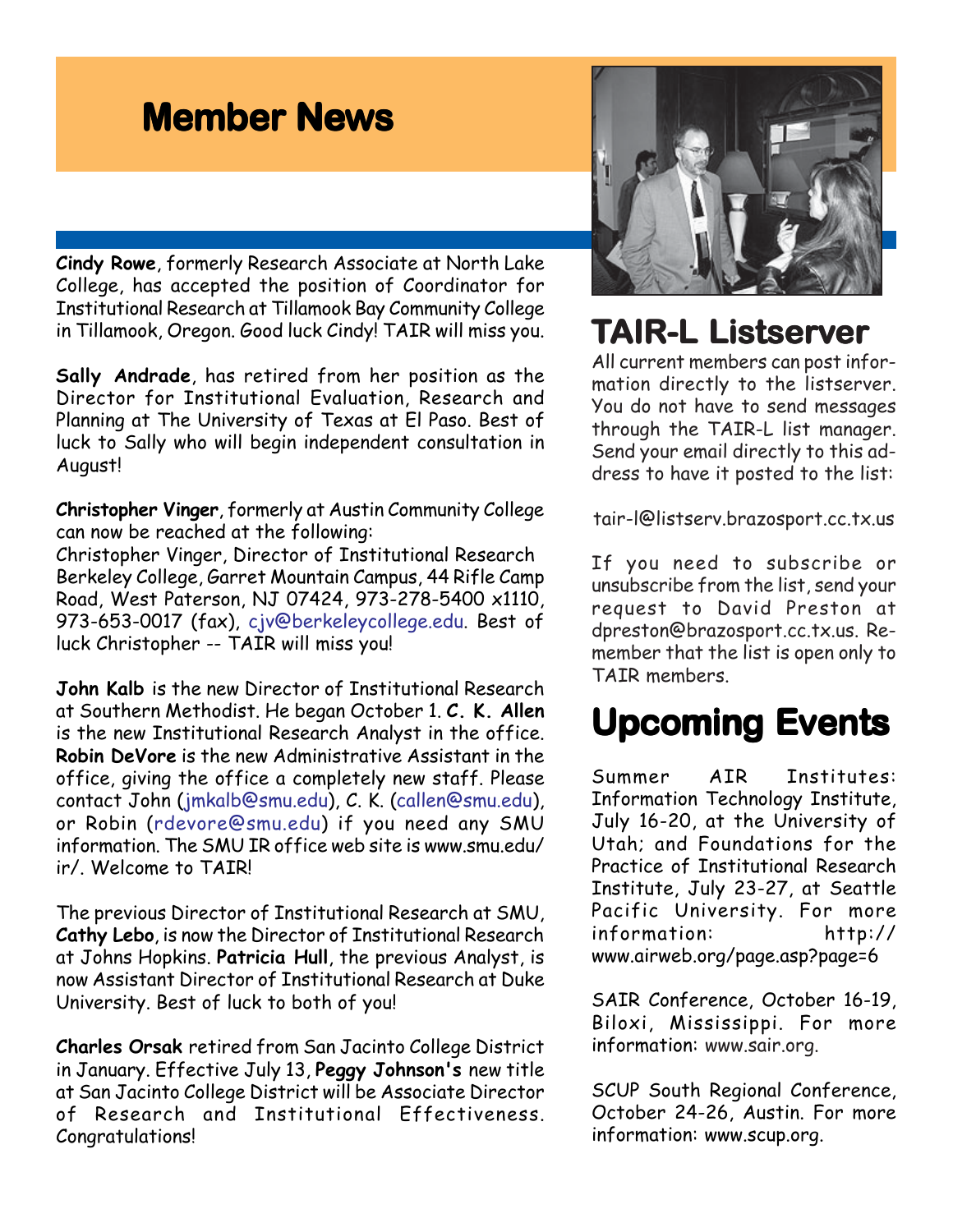# **TAIR Financial Report April 1, 2003 - March 31, 2004**

|                                                 | <b>Debits</b>                       | <b>Credits</b> | <b>Balance</b> |
|-------------------------------------------------|-------------------------------------|----------------|----------------|
| <b>Starting Balance</b>                         |                                     |                | \$41,797.28    |
|                                                 |                                     |                |                |
| <b>Expenditures</b>                             |                                     |                |                |
| Conference Expenditures (2003-El Paso)          | 3,032.06<br>$\mathbb{S}$            |                |                |
| Conference Expenditures (2004-College Station)* | \$21,444.75                         |                |                |
| Best Paper Award 2003 Expenditures              | \$                                  |                |                |
| <b>Travel Grants</b>                            | 1,250.00<br>\$                      |                |                |
| <b>Membership Services:</b>                     |                                     |                |                |
| <b>Newsletters</b>                              | $\mathcal{L}$                       |                |                |
|                                                 |                                     |                |                |
| <b>TAIR Web Page</b>                            | \$<br>1,222.95                      |                |                |
| Summer Professional Development Workshop        | 4,793.65<br>\$                      |                |                |
| Legal Fees (Tax Exempt Status)                  | $\boldsymbol{\mathsf{S}}$           |                |                |
| <b>Administrative Expenses</b>                  | $\boldsymbol{\mathsf{S}}$<br>502.52 |                |                |
| Miscellaneous Expenses & Fees                   | 1,751.81<br>$\mathfrak{F}$          |                |                |
| <b>Total Expenditures</b>                       |                                     |                | \$33,997.74    |
|                                                 |                                     |                |                |
| <b>Revenues</b>                                 |                                     |                |                |
| Conference Income (2003-EL Paso)                |                                     | \$7,650.83     |                |
| Conference Income (2004-College Station)        |                                     | \$26,624.00    |                |
| <b>Interest Earned on Deposits</b>              |                                     | 233.15<br>\$   |                |
| Memberships                                     |                                     | 315.00<br>\$   |                |
| Summer Professional Development Workshop        |                                     | \$6,214.00     |                |
| <b>Total Revenues</b>                           |                                     |                | \$41,036.98    |
|                                                 |                                     |                |                |
| <b>Ending Balance</b>                           |                                     |                | \$48,836.52    |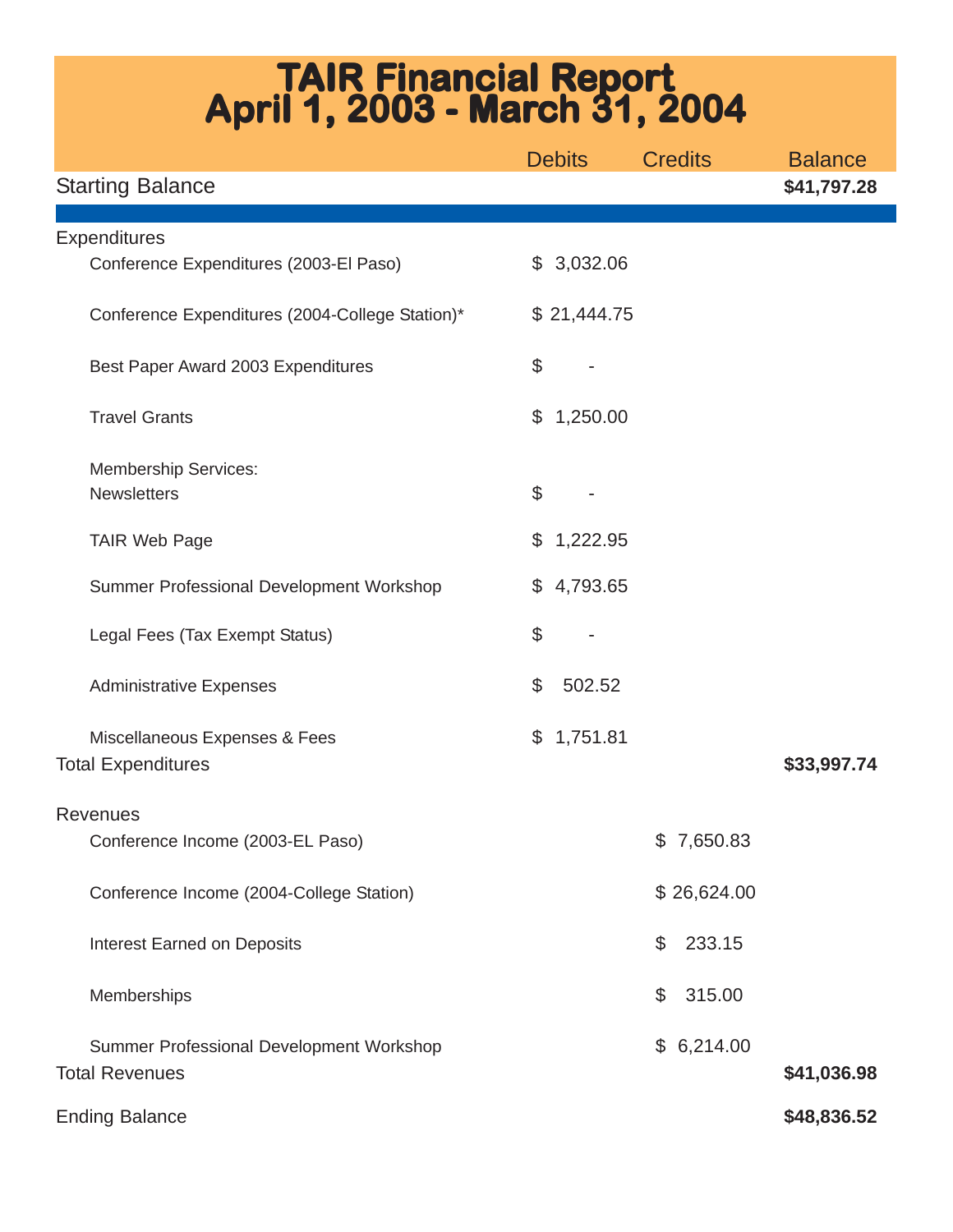

Are you ready? It's already time to plan for TAIR in Fun Central – Arlington! Maybe some of you or your office staff will want to attend, but are just short of travel money for the entire group. TAIR is once again offering the TAIR Travel Grants. We will be awarding eight travel grants at \$250.00 per grant for expenses. The form is in this newsletter and is on the web. Please read the rules and send in your grant information. TAIR is very excited about this new program and wants to make sure that funding is NOT the reason that you or your staff will miss a terrific time to enhance your professional development. Keep those emails, faxes, letters coming!

Marilyn Greer TAIR Immediate Past President

. . . . . . . . .

# **2004 Conference Proceedings to be Posted**

Pam Haws, University of Texas at Arlington, is the new Conference Proceedings Editor. Her plans are to have copies of presentations, or links to presentations, available on the TAIR Web site. If you made a presentation at the 2004 Conference in College Station, watch for an email requesting a copy of your presentation.

**TAIR 2005: Research is F.U.N. (Fundamental, Universal, and Necessary) Wyndham Hotel - Arlington February 23 - 27, 2005**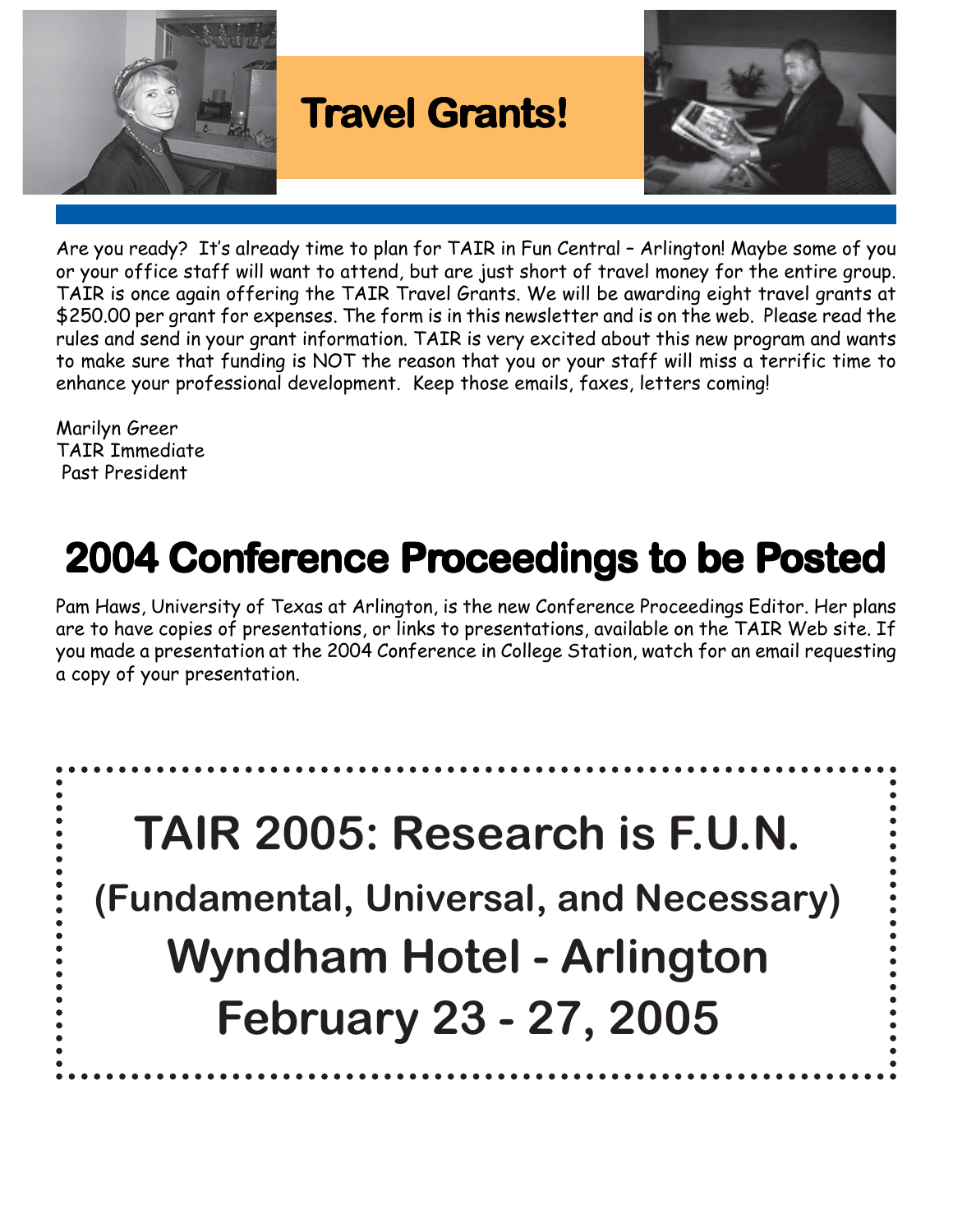

# **Travel Grants**

**Purpose:** To assist with expenses incurred while attending the annual TAIR conference. The funding is to provide for professional development among institutional research professionals that work in institutions and organizations located in Texas.

**Eligibility:** Travel Grants are available to both active members and newcomers (individuals who will become new members of TAIR at the immediate next annual conference). Upon review of the applications by the current Immediate Past President or designee, a recommendation is made to the TAIR Executive Committee who will approve the grant awards. Members of the TAIR Executive Committee are not eligible for travel grants during their term. Travel grants are not transferable.

*Number and Amount of Grants:* A total of eight grants at a maximum amount of \$250.00 per grant will be available each year for travel to the TAIR conference.

*Application Materials and Considerations:* To be considered for the award, application materials must be submitted to the Immediate Past President or designee. The deadline will be announced in the annual conference "Call for Participation" or TAIR Newsletter. The following items must be submitted:

**a. applicant's name and institution/organization of employment;**

**b. a brief resume/curriculum vita;**

**c. a statement of how receiving the grant will contribute to professional development, particularly with regard to future activity in TAIR;**

**d. a statement describing financial need and the financial support available from his/her institution and other possible sources.**

*Criteria for Awarding of Grants:* Recommendations by the Immediate Past President will be based on information submitted in the application materials.

Applications from individuals who have not received a travel grant from TAIR within the past three years will receive priority. Only one travel grant will be awarded to an institution in a single year. Applications are submitted in the fall of each year. Details about the application procedure, including the deadline for receipt of applications, will be published in the newsletter and the Web site each summer.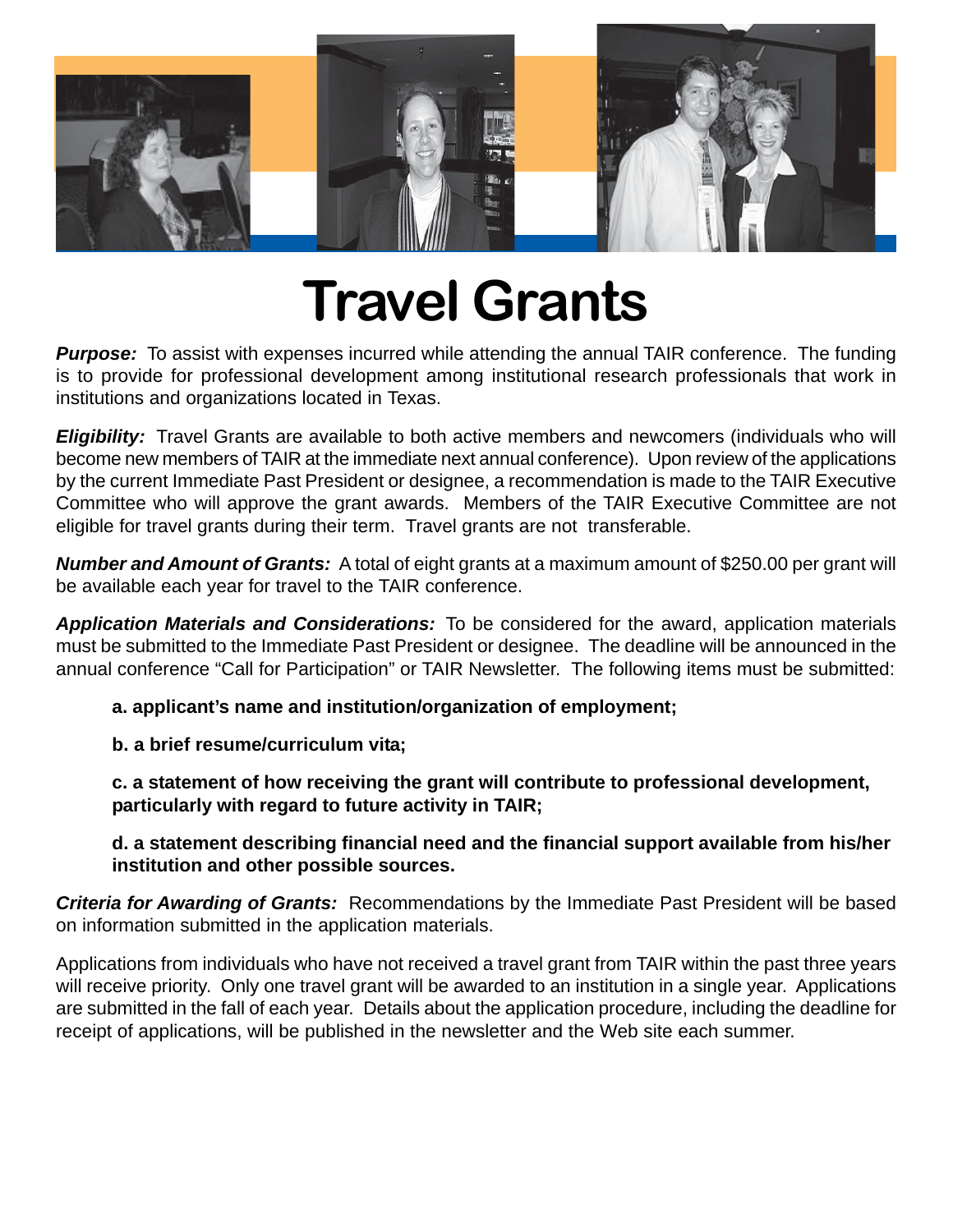

### Travel Grants Application

1. APPLICANT INFORMATION

Applicant Name:

Work Title:

Work Address:

Phone Number: Fax Number:

Email Address:

- 2. STATEMENT OF WHY GRANT IS NEEDED *Explain how receiving the grant will contribute to professional development, particularly with regard to future activity in TAIR*
- 3. STATEMENT OF FINANCIAL NEED *Explain your financial need and the support available from the institution.*
- 4. ACADEMIC QUALIFICATIONS *Attach a brief resume/curriculum vita.*

#### *DEADLINE FOR SUBMISSION: DECEMBER 10, 2004*

*Submit your form to:*

Dr. Marilyn Greer, TAIR Immediate Past President The University of Texas M. D. Anderson Cancer Center 1515 Holcombe Blvd., Box 148 Houston, Texas 78230 FAX: (713) 792-7327 email: mjgreer@mdanderson.org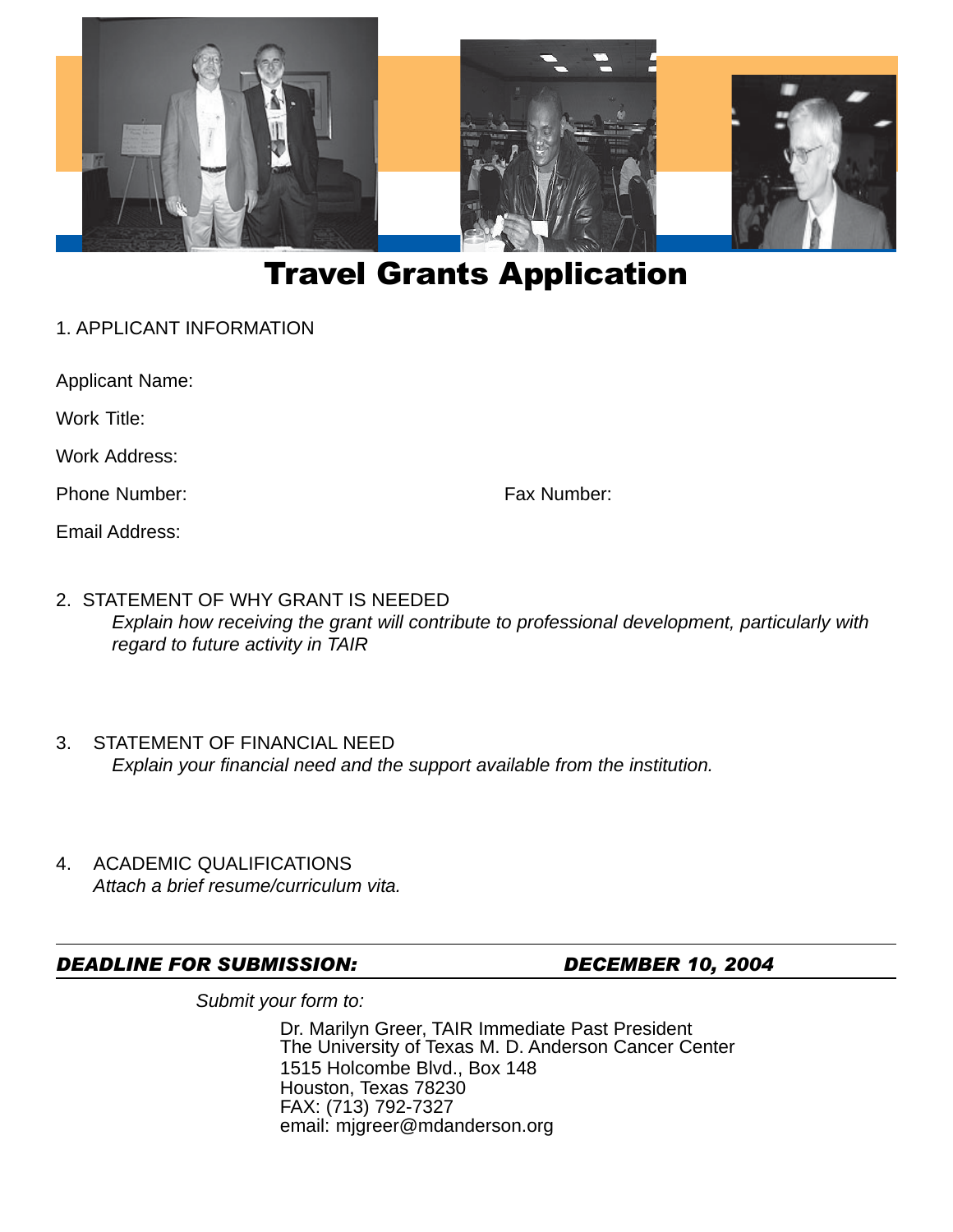# **Call for TAIR Nominations**

It's time to submit your nominations for the following activities:

- 1. The TAIR Outstanding Service Award
- 2. TAIR Elective Positions
- 3. Site for Annual TAIR Conference

## **Outstanding Service Award**

This prestigious TAIR Award is presented at the TAIR Annual Conference. The TAIR Outstanding Service Award shall be presented to members who have made a significant contribution to TAIR over an extended period of time.

- A nominee for the Award must have been a TAIR member for at least five years and not a member of, nor a candidate for, the Executive Committee during the year nominated.
- In addition, the nominee must meet at least three of the four following criteria. The candidate has:
	- 1. been a member of the TAIR Executive Committee, served on Program Committees, been appointed by the President to serve on committees or in positions of responsibility consistent with those in Section 6 of the Bylaws;
	- 2. presented contributed sessions at TAIR conferences;
	- 3. organized, offered, or acted as a primary presenter in workshops or panels at TAIR conferences;
	- 4. contributed in some other specific and significant ways that have advanced the purposes of TAIR.

### **TAIR Elections AIR Elections**

Elective positions to be voted on at the TAIR 2005 conference in Arlington include:

- 1. Vice-President/President-Elect the elected individual will serve on the TAIR Board for three years:
	- As Vice-President and Program Chair, March 2005-February 2006
	- As President, March 2006-February 2007
	- As Immediate Past President, March 2007-February 2008
- 2. Treasurer the elected individual will serve on the TAIR Board for two years: March 2005-February 2007
- 3. Nominating Committee four positions the term of each member shall be one year: March 2005-February 2006

TAIR needs people who represent all groups within our organization (junior/community and university/senior colleges, public and private, ethnically diverse, etc.). Please nominate one or more persons to any or all of these positions. If you are interested in being a candidate, nominate yourself!!!

#### **Submit your Site Suggestions for the Annual TAIR Conference to be held in February 2007**

Two sites will be selected by the Nominating Committee and placed on the ballot at the February 2005 conference in Arlington. Representatives of the final two sites will be invited to make presentations to the conference attendees.

#### *DEADLINE FOR SUBMITTING ALL NOMINATIONS: SEPTEMBER 10, 2004*

Use the Nomination Form on the reverse to submit your Nominations for any or all of the above areas, either by fax, mail, or email.

SEND TO: Dr. Marilyn Greer, TAIR Immediate Past President The University of Texas M. D. Anderson Cancer Center 1515 Holcombe Blvd., Box 148 Houston, Texas 78230 FAX: (713) 792-7327 Email: mjgreer@mdanderson.org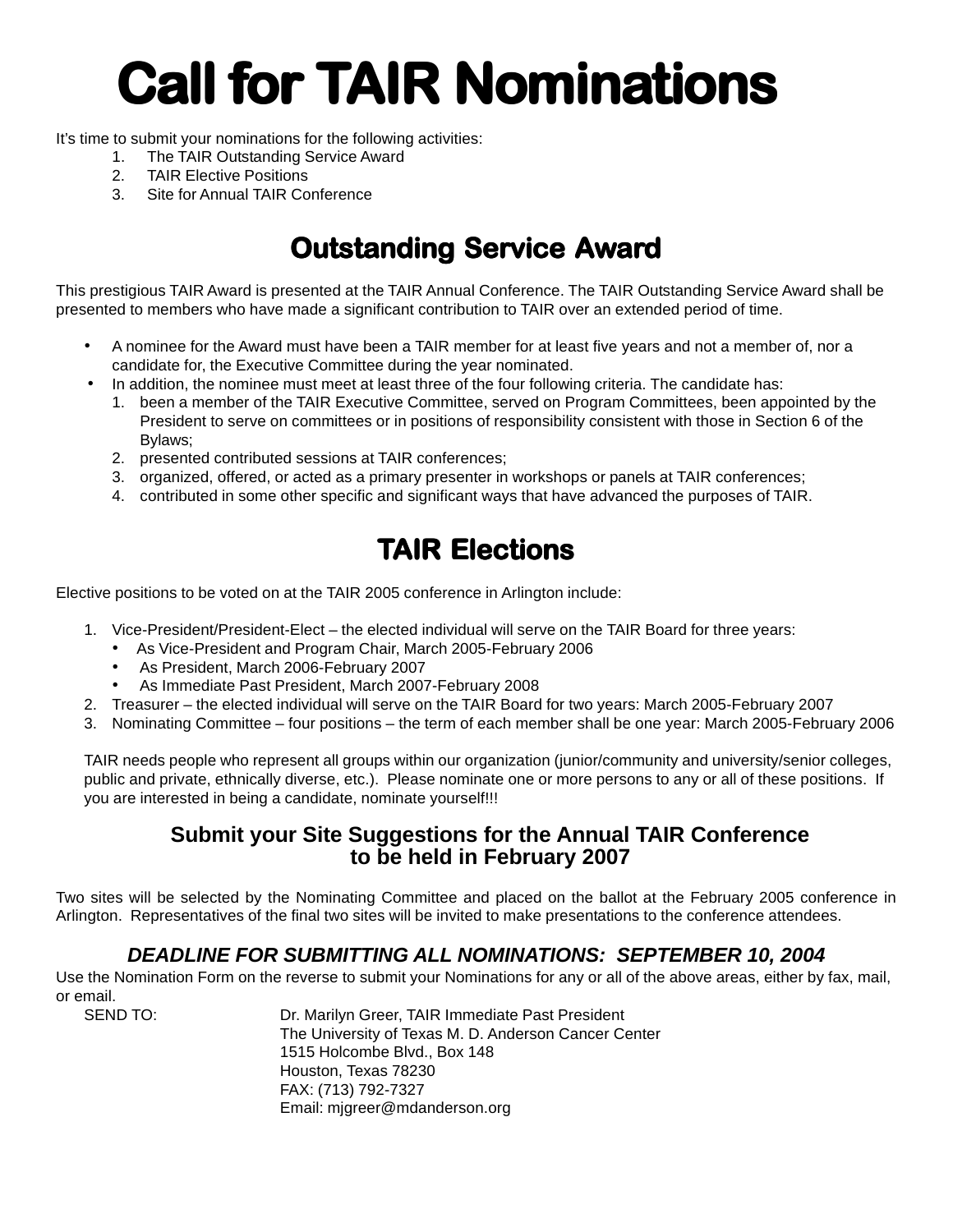# **TAIR Nomination Form**

(As a member of TAIR, you can submit one nomination per category)

#### **2005 TAIR Outstanding Service Award**

(Nominee must meet the requirements as noted on the reverse side of this form)

#### *SUBMIT NAME/INSTITUTION*

| <b>Award Nominee:</b> |  |
|-----------------------|--|
|                       |  |

#### **2005 TAIR Executive Committee and Nominating Committee**

#### *SUBMIT NAME/INSTITUTION*

Vice-President/

Treasurer: \_\_\_\_\_\_\_\_\_\_\_\_\_\_\_\_\_\_\_\_\_\_\_\_\_\_\_\_\_\_\_\_\_\_\_\_\_\_\_\_\_\_\_

Nominating Committee: *(SUBMIT UP TO FIVE NAMES/INSTITUTIONS)*

| Nominee: |  |
|----------|--|
| Nominee: |  |
| Nominee: |  |
| Nominee: |  |
| Nominee: |  |

#### **Suggested Site for 2007 TAIR Conference**

Location: \_\_\_\_\_\_\_\_\_\_\_\_\_\_\_\_\_\_\_\_\_\_\_\_\_\_\_\_\_\_\_\_\_\_\_\_\_\_\_\_\_\_\_\_\_\_\_\_\_\_\_\_

Site Spokesperson: **Example 2018** 

*DEADLINE FOR NOMINATIONS/SUBMITTING FORM: SEPTEMBER 10, 2004* Fax or mail this form to:

**Dr. Marilyn Greer, TAIR Immediate Past President The University of Texas M. D. Anderson Cancer Center 1515 Holcombe Blvd., Box 148 Houston, Texas 78230 FAX: (713) 792-7327 or Email: mjgreer@mdanderson.org**